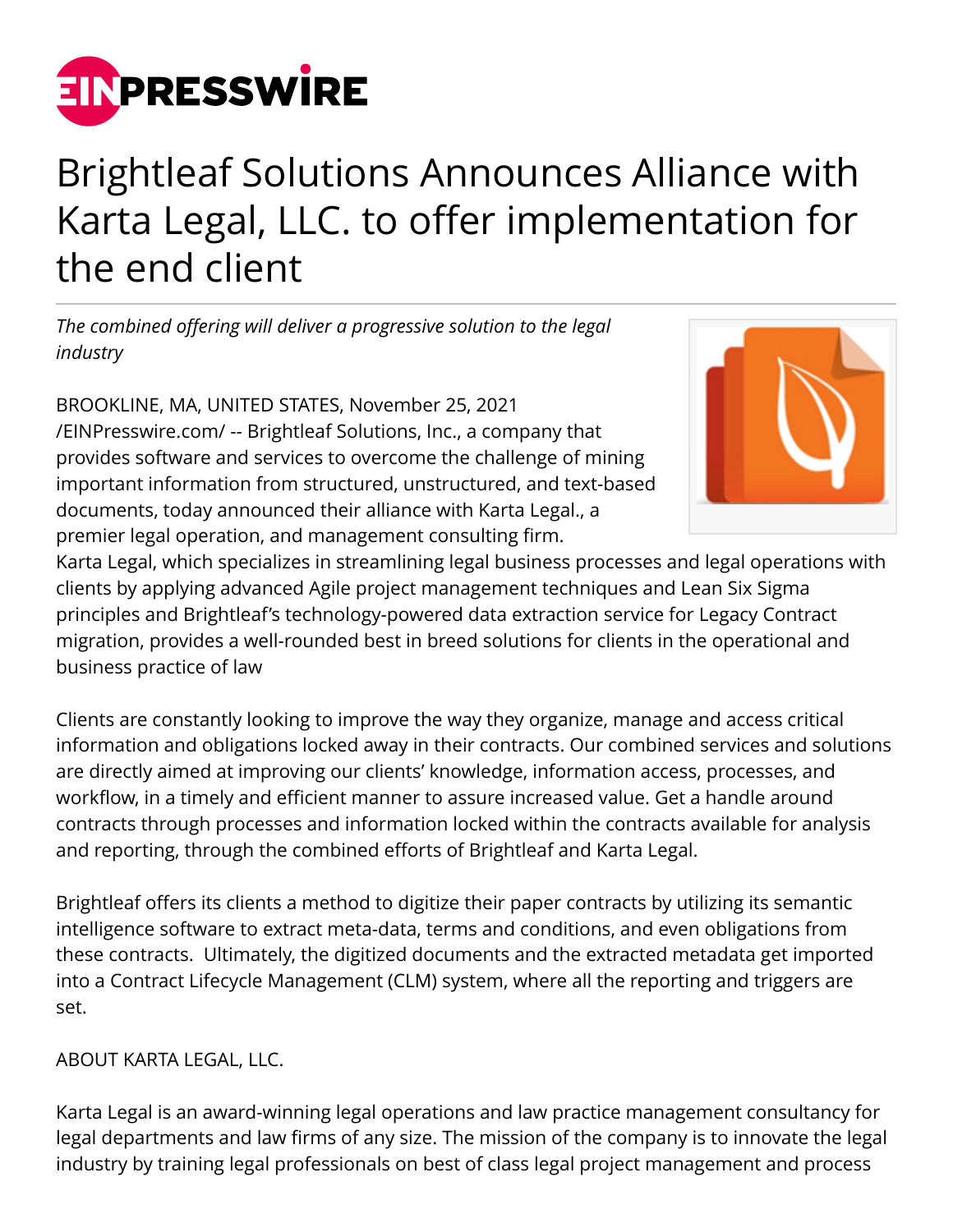improvement methodologies. Karta Legal's lawyers, Lean Six Sigma Black Belts, project managers, and legal technologists also work with clients to create better and improved processes. Through partnerships with vetted and carefully curated legal technology vendors, Karta Legal guides clients through the selection of the right technology and the automation of the most efficiently designed processes.

For more information.

Karta Legal LLC 950 3rd Avenue, New York, NY [www.kartalegal.com](http://www.kartalegal.com) Info@kartalegal.com Tel: 212-897-9500

ABOUT BRIGHTLEAF SOLUTIONS, INC.

Brightleaf provides a technology-powered service to extract data from your contracts at extreme accuracy using our own proprietary AI/Semantic Intelligence/Natural Language Processing technology, our team of lawyers to check the output, and our Six-Sigma process. Your legacy contractual documents along with this extracted meta-data can be migrated into a Contract Lifecycle Management (CLM) system for tracking and reporting. This greatly enhances the value of your investment in the system. The data can be virtually anything, and it is customized for each of your types of contracts. All meta-data, terms and conditions, legal provisions, and even all obligations (which are usually scattered throughout your contracts) are extracted by our software. Our team of lawyers checks each extracted data-point against the original documents using a stringent Six-Sigma quality process, which delivers highly accurate results. Brightleaf gets recognized very often, including the "Outstanding Service Provider Award" by World Commerce & Contracting as a Contract Management Services provider. Details of this and other recognitions and awards can be found at [www.brightleaf.com/awards-recognitions](http://www.brightleaf.com/awards-recognitions)

FOR MORE INFORMATION, CONTACT

Daniel Berdichevsky Account Executive, Brightleaf Solutions, Inc. p: (888) 489-1800 x627 c: (617) 671-8061 dberdichevsky@brightleaf.com

Brightleaf Solutions, Inc. Brightleaf Solutions - India<sup>[]</sup> 1600 Beacon St. Suite 211 **4th Floor, Marisoft-1,** Brookline, MA 02246 Marigold IT Park, Kalyani Nagar, Pune 411014 (888) 489-1800 [www.brightleaf.com](http://www.brightleaf.com)